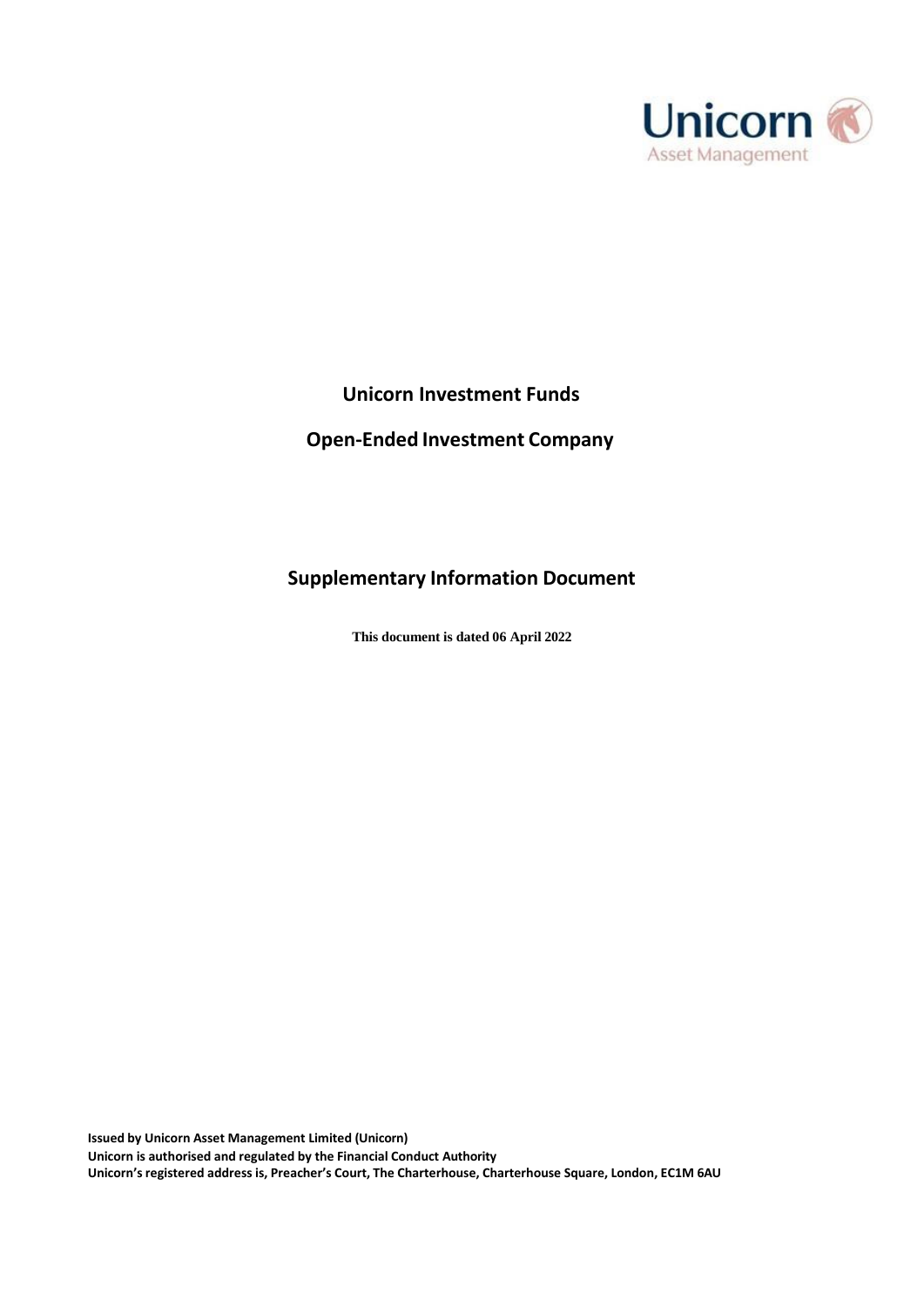| This document is designed to be read alongside a       | Contents |
|--------------------------------------------------------|----------|
| relevant 2-page Key Investor Information Document      |          |
| (KIID). Together they summarise information that will  |          |
| help you decide if you want to invest in a fund, and   |          |
| provide answers to some important questions.           |          |
|                                                        |          |
|                                                        |          |
| You should read these documents carefully to help      |          |
| you understand what you are buying, and keep them      |          |
| safe for future reference.                             |          |
|                                                        |          |
| You should also read the Prospectus before making an   |          |
| investment decision in which your rights and duties as |          |
| well as your legal relationship with the Unicorn       |          |
| Investment Funds ICVC explained. It is available from  |          |
| www.unicornam.com or by contacting Unicorn Asset       |          |
| Management, Hamilton Centre, Rodney Way,               |          |
| Chelmsford, Essex CM1 3BY Tel: 0345 026 4287.          |          |
|                                                        |          |
|                                                        |          |
| If you have any doubts about the contents of the KIID  |          |
| or the prospectus you should contact a professional    |          |
| adviser.                                               |          |
|                                                        |          |
| As we are not registered with the relevant authorities |          |
| in the United States we cannot sell shares to people   |          |
| who are "US persons". For a definition of a US person, |          |
| and for further information on this point, please see  |          |
| further details in the Prospectus or call us on        |          |
| 0345 026 428.                                          |          |
|                                                        |          |
|                                                        |          |
|                                                        |          |
|                                                        |          |
|                                                        |          |
|                                                        |          |
|                                                        |          |
|                                                        |          |
|                                                        |          |
|                                                        |          |
|                                                        |          |
|                                                        |          |
|                                                        |          |
|                                                        |          |
|                                                        |          |
|                                                        |          |
|                                                        |          |
|                                                        |          |
|                                                        |          |
|                                                        |          |
|                                                        |          |
|                                                        |          |
|                                                        |          |
|                                                        |          |
|                                                        |          |
|                                                        |          |
|                                                        |          |
|                                                        |          |
|                                                        |          |
|                                                        |          |
|                                                        |          |
|                                                        |          |
|                                                        |          |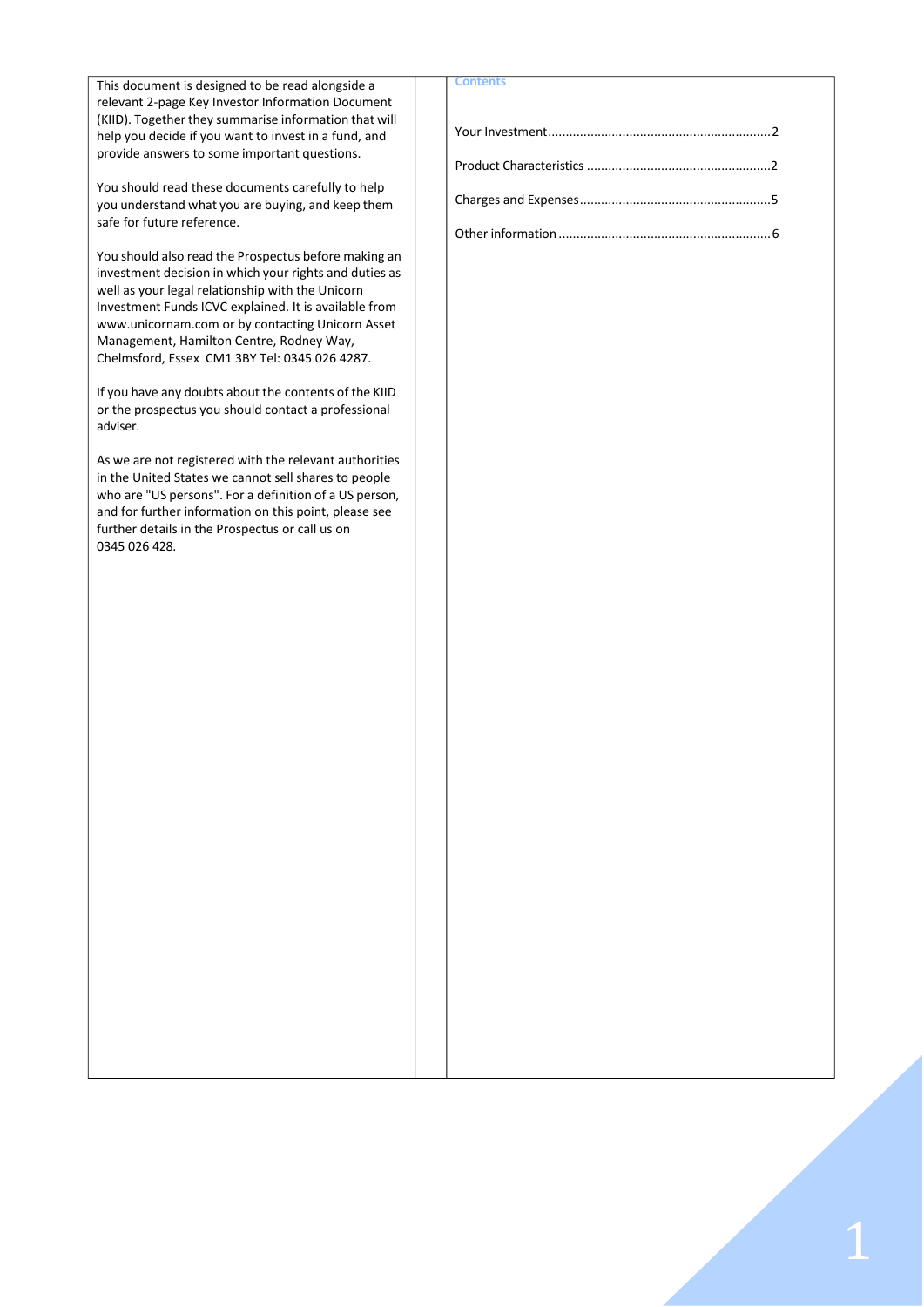# **UNICORNINVESTMENT FUNDS OPEN-ENDED INVESTMENT COMPANY**

Unicorn Investment Funds is a company with variable capital that has been incorporated under the Open-Ended Investment Companies (Investment Companies with Variable Capital) Regulations 1996 and has been authorised by the Financial Conduct Authority in accordance with the Financial Services (Open-Ended Investment Companies) regulations 1997. Its shares can be sold to investors. The company is UCITS scheme (Undertakings for Collective Investment in Transferable Securities) established in accordance the UCITS Directive of the European Union. In this document the Unicorn Investment Funds Open-Ended Investment Company will be referred to as the Unicorn OEIC.

It is structured as an umbrella company which currently has six sub-funds;

Unicorn UK Growth Unicorn Mastertrust UnicornOutstanding British Companies Unicorn UK Income UnicornUK Smaller Companies Unicorn UK Ethical Income

The funds have different objectives and policies, details of which can be found in the associated KIID and the Prospectus.

# <span id="page-2-0"></span>**YOUR INVESTMENT**

Your money may be invested into shares of a sub-fund of the Unicorn OEIC either directly or through an ISA or an ISA transfer, subject to the following parameters;

|                                                                       | Retail 'A' Shares | Institutional 'B'<br><b>Shares</b> | Overseas 'O'<br><b>Shares</b> | Institutional 'C'<br><b>Shares</b> |  |  |  |
|-----------------------------------------------------------------------|-------------------|------------------------------------|-------------------------------|------------------------------------|--|--|--|
| Minimum initial investment                                            | £2,500            | £100,000                           | £10,000                       | £50,000,000                        |  |  |  |
| Minimum subsequent<br>investment                                      | £1,000            | £1,000                             | £1,000                        | £1,000                             |  |  |  |
| Minimum initial investment<br>from the proceeds of an ISA<br>transfer | £1,000            | £1,000                             | n/a                           | n/a                                |  |  |  |
| Minimum withdrawal                                                    | £1,000            | £2,500                             | £1,000                        | £2,500                             |  |  |  |
| Minimum holding                                                       | £2,500            | £2,500                             | £2,500                        | £2,500                             |  |  |  |
| Maximum investment in a tax<br>year (ISA)                             | £20,000           | n/a                                | n/a                           | n/a                                |  |  |  |
| Maximum investment in a tax<br>year (Junior ISA)                      | £9,000            | n/a                                | n/a                           | n/a                                |  |  |  |
| Minimum regular investment<br>by direct debit                         | £100              | n/a                                | n/a                           | n/a                                |  |  |  |
| Maximum regular investment<br>by direct debit (ISA)                   | £1,666            | n/a                                | n/a                           | n/a                                |  |  |  |
| Maximum regular investment<br>by direct debit (Junior ISA)            | £750              | n/a                                | n/a                           | n/a                                |  |  |  |
| Full details of how to apply are given on the application form.       |                   |                                    |                               |                                    |  |  |  |

You should be aware that Unicorn only offers a Stocks and Shares ISA which only allows you to invest your full allowance in a single ISA. If you have already invested in another Stocks and Shares ISA you will not be eligible to open a Unicorn ISA in the same tax year. Investors should note that current tax rules may change in the future. The Unicorn ISA is not a CAT (Charges, Access and Terms) standard ISA.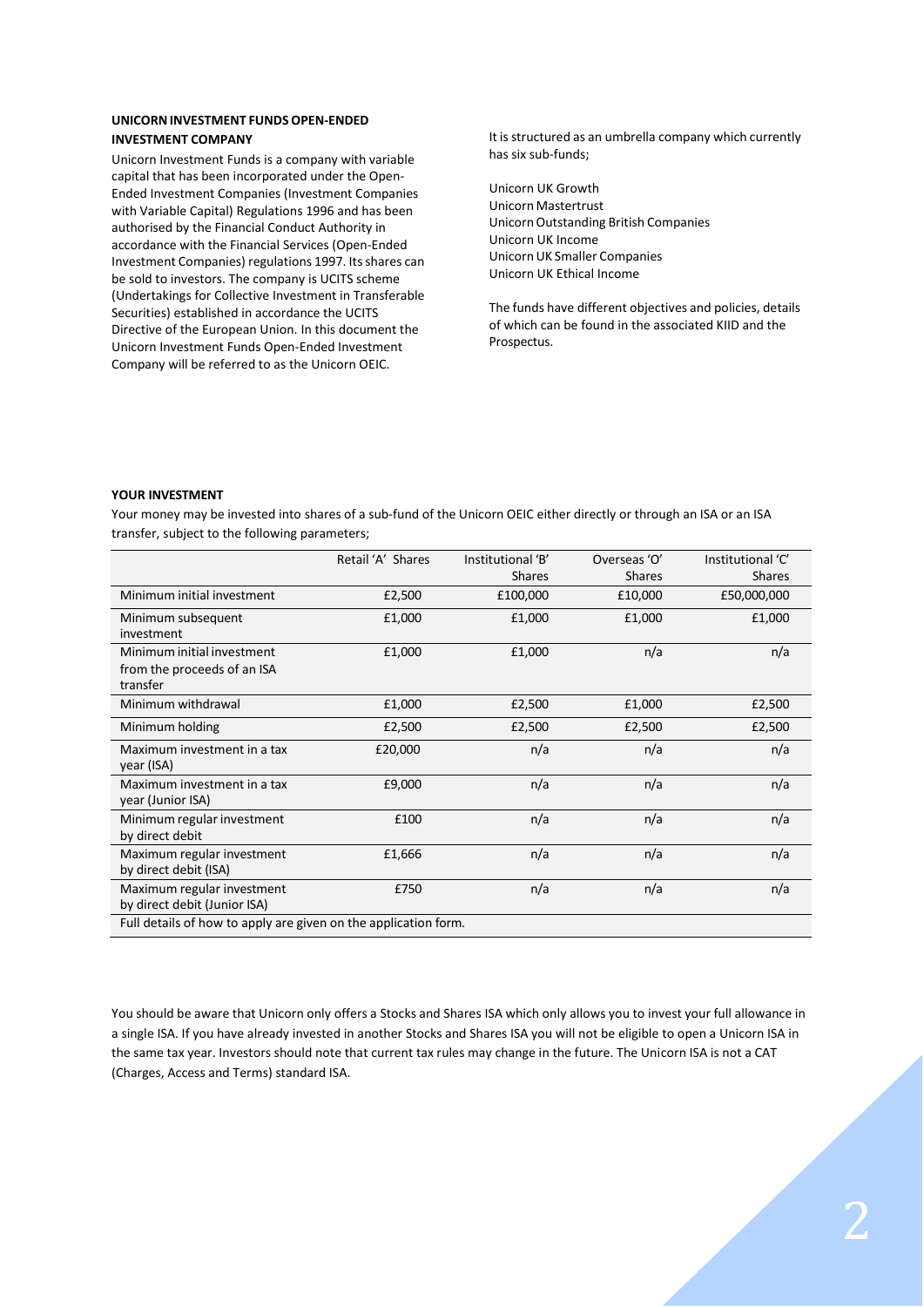# **WHAT ARE THE PRODUCT CHARACTERISTICS? What is an OEIC?**

An OEIC is a company that invests in the shares and securities of other companies for the proposed benefit of its shareholders. These investments in the shares and securities of other companies are pooled within the OEIC to form a Portfolio of assets.

# **How does an OEIC work?**

You receive shares in exchange for the capital you invest. The Company can use your capital to purchase new assets. Over time, the Company buys and sells securities, aiming to secure for you and other shareholders the maximum return in the form of income and/or capital growth. By investing your capital in a range of securities through an OEIC, you can participate in a wide spread of investments regardless of the size of your investment. A Depository has control of all the investments held by an OEIC and holds them in trust for you and other shareholders. The Depository must act solely in the interests of the OEICs shareholders, and also has responsibility for supervising certain activities of the Authorised Corporate Director (ACD) and the Investment Manager, in accordance with the Financial Services and Markets Act 2000.

#### **Who is the Authorised Corporate Director?**

The Authorised Corporate Director (ACD) of the Unicorn Investment Funds OEIC is Unicorn Asset Management Limited (authorised and regulated by the Financial Conduct Authority).

# **Who is the Investment Adviser?**

The Investment Adviser is Unicorn Asset Management Limited (authorised and regulated by the Financial Conduct Authority).

# **Who is the Administrator?**

The dealing, registration and accounting functions for the Unicorn OEIC is carried out by Maitland Institutional Services (UK) Limited, Hamilton Centre, Rodney Way, Chelmsford, Essex CM1 3BY.

#### **Who is the Depository of the OEIC?**

The Depository is HSBC Bank plc, 8 Canada Square, London E14 5HQ.

# **Who is the Auditor of the OEIC?**

The Auditor is Grant Thornton UK LLP whose address is 30 Finsbury Square, London EC2P 2YU.

#### **Who Regulates the Fund?**

The Unicorn OEIC is regulated by the FCA.

## **How do I invest?**

You may invest in the Unicorn OEIC either directly or in an ISA wrapper by purchasing shares at a single price, which is based on the value of the underlying assets as at 10.00 a.m. on a valuation day. Valuation days are any business day. Shares in the Portfolio are dealt on a forward basis which means that an order accepted before 10:00 a.m. on a valuation day will be dealt with at the price calculated on that day. Orders received after 10.00 a.m. on a dealing day will be dealt with at the price calculated at the next valuation day. If you choose to invest by way of a regular direct debit your investment will be collected and invested on the first dealing day of the month. Your first investment will be collected on the first available dealing day after your direct debit has been set up.

Please send a cheque for your first monthly payment together with the application form. Shares can be bought either by sending a completed application form to Unicorn Asset Management Limited, Hamilton Centre, Rodney Way, Chelmsford, Essex CM1 3BY or by telephoning the Dealing Desk on 0345 026 4287 between 8.30 a.m. and 4.30 p.m. on a business day.

Applicants will be subject to the UK's verification of identity requirements which are contained in the Money Laundering Regulations 1993. Information provided by you on the application form will be held in confidence by Unicorn Asset Management Limited and/or its associates in accordance with the Data Protection Act 1984 and will not be passed, by us, to unconnected companies. Unless you were introduced to Unicorn Asset Management by an Independent Financial Adviser, your details may be used by us to send you information on other products and services we offer. If you prefer not to receive such information, please contact the Dealing Desk.

Subsequent requests may be made by post or telephone.

# **May I change my mind after I have invested?**

You have the right to cancel provided you are being advised by an IFA and your agreement with the adviser includes the right to cancel. However, should you cancel, you will not get back all of your money if the share price has fallen since your investment was made. The right to cancel gives you 14 days from the date you receive your cancellation notice in which to change your mind and notify us in writing. The cancellation notice is sent with your contract note.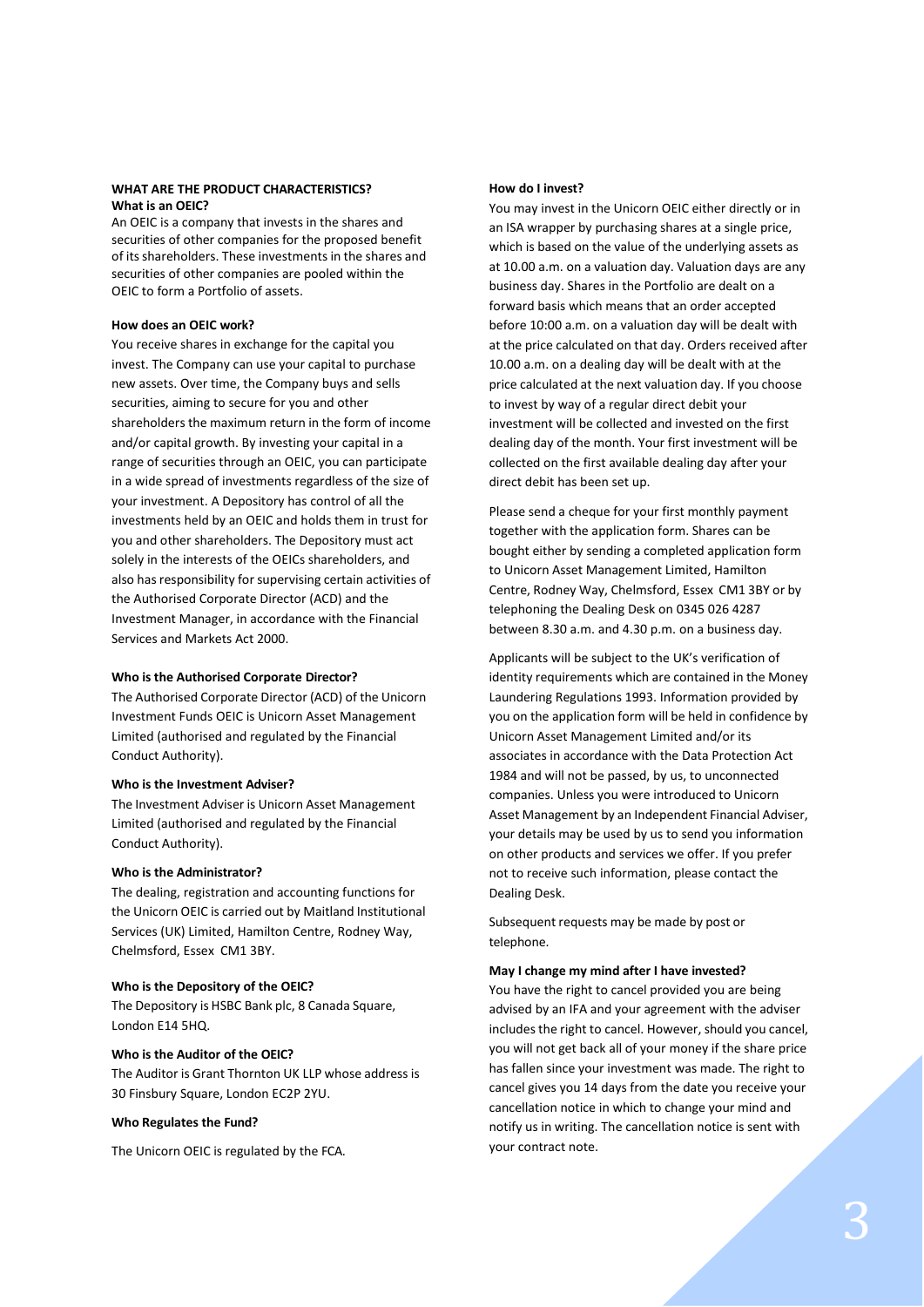#### **What happens if I change my mind?**

If you exercise your right to cancel you will not have to pay any charges. But if the share price has fallen since you invested you will not get back all of your money.

#### **How much will any advice cost?**

Unicorn is unable to offer any advice on which, if any, fund is suitable for you. If you have any doubts you should contact a financial adviser prior to making a decision. The financial adviser may charge you for their advice.

## **How do I receive income?**

Any income received from the sub-fund is automatically reinvested in shares of the same sub-fund, unless you choose to have it paid directly into your bank or building society account.

#### **Do I receive Share Certificates?**

Certificates for shares are not issued to shareholders, but a contract note will be sent out within 24 hours of the next valuation point following receipt of your application. Ownership of shares will be evidenced by an entry on the Company's Register of Shareholders.

# **How do I find out the price at which I will buy or sell shares when I place my deal?**

You can telephone our dealing desk between 8:30 a.m. and 4:30 p.m. and ask for the current prices. The price you will actually pay if you buy or sell shares will be the price determined at the next valuation point following the time you place your deal. The Portfolio is valued every business day at 10:00 a.m. and any other day at the Managers discretion.

# **How do I sell my shares and how quickly will I receive the proceeds?**

When you wish to sell shares you can instruct us in writing or by telephone. We will require your written instructions in confirmation. Payment will be made within four working days of receipt of your written instruction. You should be aware that if you withdraw any money from an ISA you will not be able to reinvest it.

#### **Can I switch my investment?**

Switching may be effected either by telephone on 0345 026 4287 between 8.30 a.m. and 4.30 p.m. on any business day or in writing to the ACD. The shareholder may be required to complete a switching form (which, in the case of joint shareholders must be signed by all the joint holders). Switching forms may be obtained from the ACD. The price at which switching takes place will be determined at the next valuation point. Switching shares may give rise to a capital gains tax liability (See below).

# **Can I hold my Investment within an ISA**

Shares in the Unicorn OEIC are available for the stocks and shares component of an Individual Savings Account (ISA) or a Junior Individual Savings Account (JISA). An investment held within an ISA wrapper is not subject to tax on the capital growth or income. Anyone over the age of 18 may hold an ISA as long they are resident or ordinarily resident in the United Kingdom. The maximum that may be invested in a stocks and shares ISA for the tax year 2022/2023 is £20,000

A JISA is available to all eligible children who are under the age of 18, born after 2 January 2011 and do not have a Child Trust Account. A JISA is registered in the child's name but there must be a registered contact aged 16 or over who has parental responsibility or the child itself when it reaches the age of 16. On reaching the age of 18 the JISA is transferred to an ISA. The current limit for a JISA is £9,000 per annum. A child may only have one JISA, i.e. they may not open a JISA with different providers in different years.

#### **Can I transfer my ISA?**

You can transfer your ISA to a new manager by giving instructions to your new manager. An administration charge of £50 (plus VAT) will be levied to cover the costs involved.

#### **How do I monitor my investment?**

The share price can be found in the Financial Times and online a[t www.unicornam.com](http://www.unicornam.com/) alternatively you can telephone Investor Services on 0345 026 4287. We will send you quarterly statements that include a valuation.

#### **What about Taxation?**

The following information on taxation is based on the ACD's understanding of current legislation and practice, which may change. Potential investors are advised that they should consult their own professional advisors on taxation.

As the Unicorn OEIC is an open ended investment company to which the Open-Ended investment Companies (Tax) Regulations 1997 apply, it is exempt from United Kingdom tax on capital gains realised on the disposal of investments held within the Portfolio. The Unicorn OEIC sub-funds are treated separately for tax purposes.

You may be liable to capital gains tax if you realise any gains at the time you sell your shares and these gains, or the aggregate of these and any other gains you have, exceed your capital gains tax allowance. You should be aware that switching between shares in one sub-fund for the shares in another is treated, for capital gains purposes, as a realisation in the fund for which shares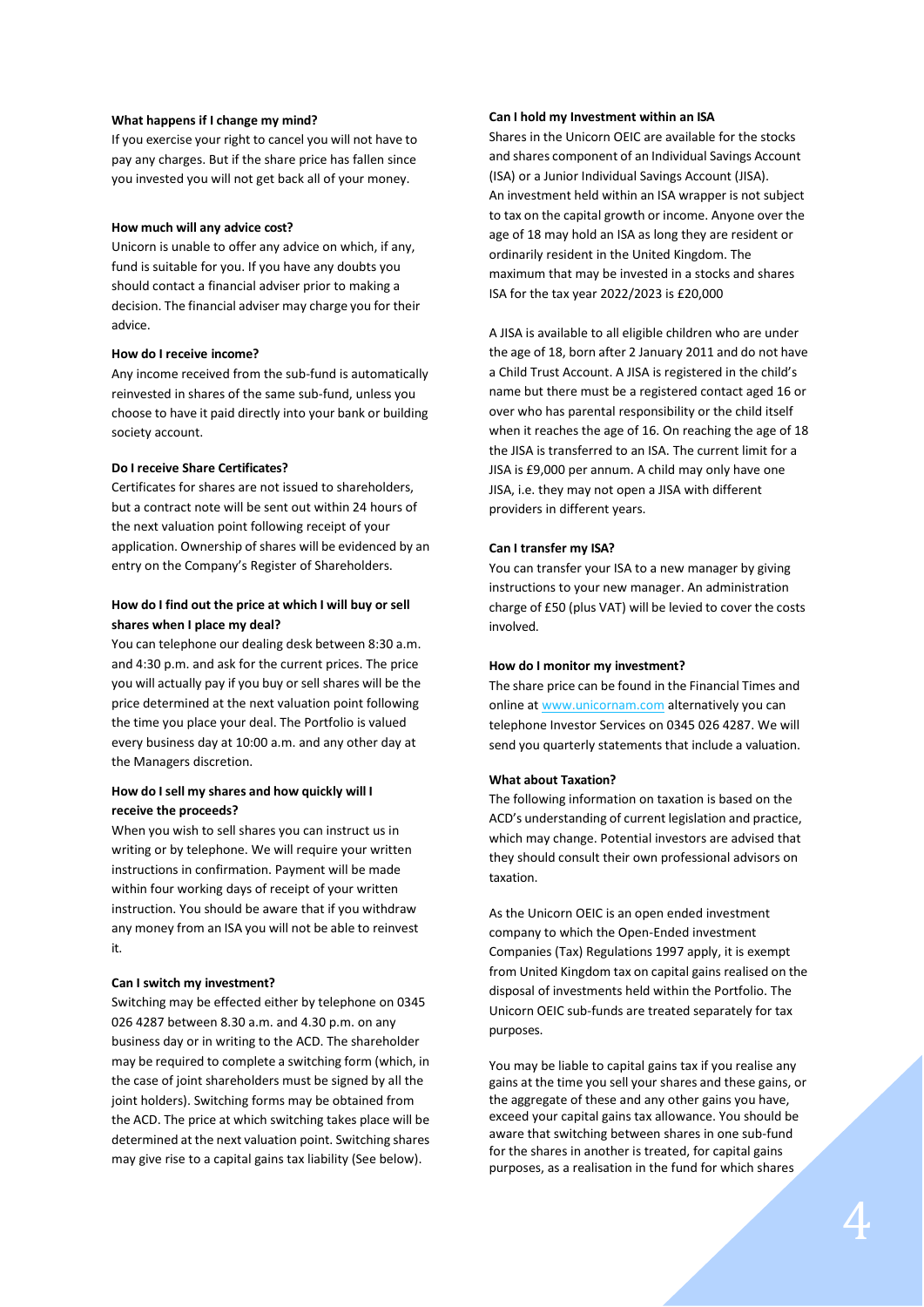are being redeemed. A switch between different classes of shares within the same sub-fund is not deemed to be a realisation. Any income paid from the Unicorn OEIC is liable to tax, UK tax residents are entitled to a £2,000 tax free dividend allowance. Where shares are held outside an ISA, dividends in excess of this amount are subject to tax at rates of 7.5%, 32.5% and 38.1% where they fall into the basic rate, higher rate and additional rate bands.

There is no liability to pay income tax on distributions of income from shares within an ISA and any growth in these plans is free of capital gains tax. Further details on taxation can be found in the Prospectus.

# **Who is the Manager of my ISA?**

Unicorn Asset Management Limited isthe ISA Manager. The administration of the ISA is carried out by Maitland Institutional Services (UK) Limited mited, Hamilton Centre, Rodney Way, Chelmsford, Essex CM1 3BY.

# **WHAT ARE THE CHARGES AND EXPENSES?**

#### **Initial Charge**

Shares in the Unicorn OEIC Portfolios are priced on a single midmarket basis in accordance with the regulations of the Financial Conduct Authority. The price of a share is calculated by dividing the Net Assets (assets minus liabilities) by the number of shares issued. Shares may be purchased at the Net Asset Value, plus a preliminary sales charge (normally 5.5%). Shares may be sold back to the Unicorn OEIC at the prevailing Net Asset Value.

#### **Annual Management Charge (AMC)**

An annual management fee is paid to the ACD based on the mid-market value of the Portfolio. This is deducted on a daily basis from the Portfolio. There is also a deduction each year for the administrative fees and expenses of the Portfolio, such as the fees paid to the Depository, Custodian, Auditors and the Financial Conduct Authority, together with VAT, where applicable.

# **Ongoing Charges Figure (OCF)**

The OCF for the funds is the sum of the AMC and the other current charges such as depositary, custody and audit fees but, not including transaction costs, divided by the Net Asset Value.

#### **Dilution Levy**

Where a significant number of shares are bought or sold the fund may suffer a dilution (a reduction in the value of the fund) which disadvantages continuing shareholders. This can arise in a number of ways,

including the difference in price between buying and selling shares, dealing charges and taxes.

In these circumstances the ACD is entitled to charge a dilution levy to be added to the sale price or deducted from the redemption price of shares as appropriate. This levy is paid directly into the Portfolio.

It is policy to charge a dilution levy only on large deals, where large is defined as being over 5% of the value of a fund.

#### **Redemption Charge**

The ACD may make a charge on the redemption of the shares but at present no redemption charge is levied.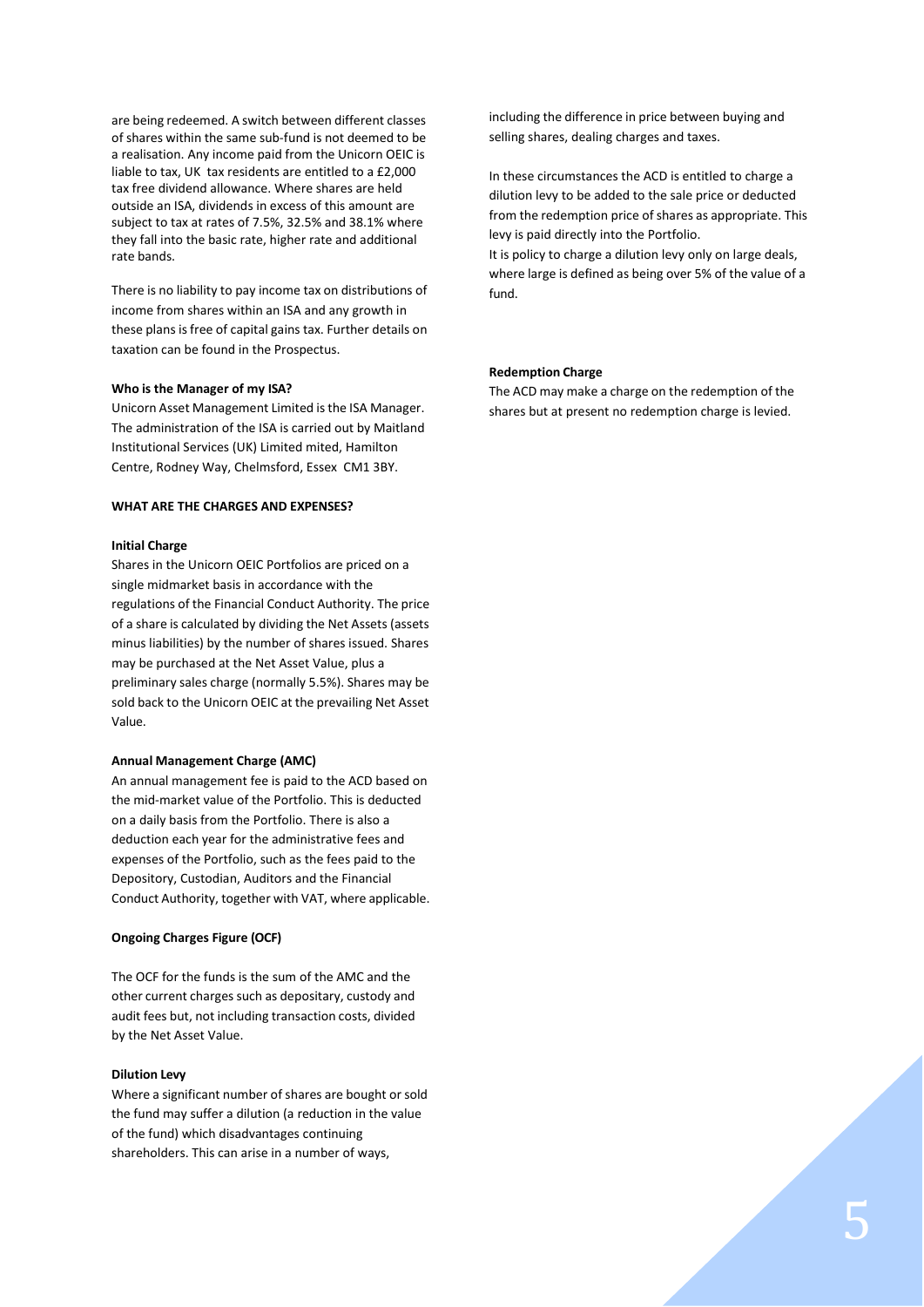# **Charges and Expenses**

<span id="page-6-0"></span>

|                                                                    | <b>Initial Charge</b> | Annual<br>Management<br>Charge | Ongoing<br>Charges Figure | Switching<br>charge |
|--------------------------------------------------------------------|-----------------------|--------------------------------|---------------------------|---------------------|
| UK Growth - Retail 'A' shares                                      | 5.50%                 | 1.50%                          | 1.64%                     | 3.50%               |
| UK Growth - Institutional 'B' Shares                               | 2.50%                 | 0.75%                          | 0.89%                     | 2.50%               |
| UK Growth - Overseas 'O' Shares                                    | 5.50%                 | 1.50%                          | 1.64%                     | 3.50%               |
| UK Growth - Institutional 'C' Shares                               | 2.50%                 | 0.45%                          | 0.59%                     | 2.50%               |
| Mastertrust - Retail 'A' Shares                                    | 5.50%                 | 1.50%                          | 1.60%                     | 3.50%               |
| Mastertrust - Institutional 'B' Shares                             | 2.50%                 | 0.75%                          | 0.85%                     | 2.50%               |
| Mastertrust - Overseas 'O' Shares                                  | 5.50%                 | 1.50%                          | 1.60%                     | 3.50%               |
| Outstanding British Companies - Retail 'A' Shares                  | 5.50%                 | 1.50%                          | 1.59%                     | 3.50%               |
| Outstanding British Companies - Institutional 'B'<br><b>Shares</b> | 2.50%                 | 0.75%                          | 0.84%                     | 2.50%               |
| Outstanding British Companies - Overseas 'O'<br><b>Shares</b>      | 5.50%                 | 1.50%                          | 1.59%                     | 3.50%               |
| UK Income - Retail 'A' Income Shares                               | 5.50%                 | 1.50%                          | 1.56%                     | 3.50%               |
| UK Income - Retail 'A' Accumulation Shares                         | 5.50%                 | 1.50%                          | 1.56%                     | 3.50%               |
| UK Income - Institutional 'B' Income Shares                        | 2.50%                 | 0.75%                          | 0.81%                     | 2.50%               |
| UK Income - Institutional 'B' Accumulation Shares                  | 2.50%                 | 0.75%                          | 0.81%                     | 2.50%               |
| UK Income - Overseas 'O' Income Shares                             | 5.50%                 | 1.50%                          | 1.56%                     | 3.50%               |
| UK Income - Overseas 'O' Accumulation Shares                       | 5.50%                 | 1.50%                          | 1.56%                     | 3.50%               |
| UK Smaller Companies - Retail 'A' Shares                           | 5.50%                 | 1.50%                          | 1.62%                     | 3.50%               |
| UK Smaller Companies - Institutional 'B' Shares                    | 2.50%                 | 0.75%                          | 0.87%                     | 2.50%               |
| UK Smaller Companies - Institutional 'C' Shares                    | 2.50%                 | 0.50%                          | 0.62%                     | 2.50%               |
| UK Smaller Companies - Overseas 'O' Shares                         | 5.50%                 | 1.50%                          | 1.62%                     | 3.50%               |
| UK Ethical Income Class 'A' Accumulation                           | 5.5%                  | 1.50%                          | 1.56%                     | 3.50%               |
| UK Ethical Income Class 'A' Income                                 | 5.5%                  | 1.50%                          | 1.56%                     | 3.50%               |
| UK Ethical Income Class 'B' Accumulation                           | 2.5%                  | 0.75%                          | 0.81%                     | 2.50%               |
| UK Ethical Income Class 'A' Income                                 | 2.5%                  | 0.75%                          | 0.81%                     | 2.50%               |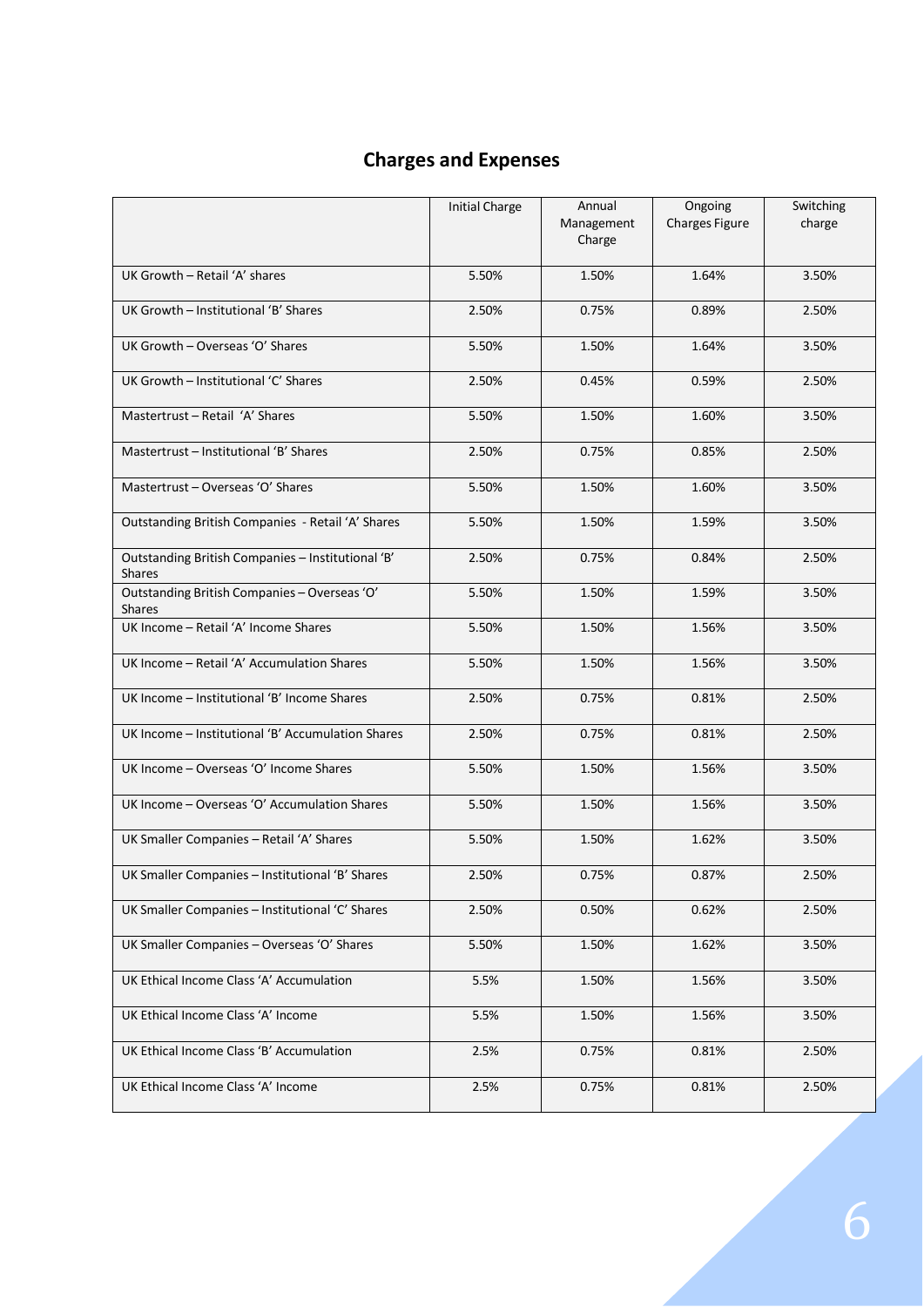#### <span id="page-7-0"></span>**Other Information**

#### **Money Laundering Regulations**

You should be aware that under UK legislation to prevent money laundering we might need to ask you to provide proof of your identity before we can invest your money or send you cash from the proceeds of a sale of your investment. We cannot be held liable for any fluctuations in the share price whilst money laundering requirements are being satisfied.

#### **Prospectus and Manager's Reports**

Copies of Prospectus and the Report and Accounts may be obtained online a[t www.unicornam.com](http://www.unicornam.com/) or by contacting Unicorn Asset Management, Hamilton Centre, Rodney Way, Chelmsford, Essex CM1 3BY Tel: 0345 026 4287.

#### **Best Execution**

The company has operates a best execution policy to ensure that the fund enters into transactions at the best possible price. A copy the policy is available online at [www.unicornam.com](http://www.unicornam.com/) or by contacting Unicorn Asset Management, Hamilton Centre, Rodney Way, Chelmsford, Essex CM1 3BY Tel: 0345 026 4287.

#### **How do I make a complaint?**

If you have a complaint concerning the operation or marketing of the Company you should write to the compliance officer of the ACD at Preachers Court, The Charterhouse, Charterhouse Square, London EC1M 6AU. If a satisfactory response to the complaint is not received you can complain directly to the Financial Ombudsman Service, Exchange Tower, London, E14 9SR. Telephone 0800 023 4567, o[r https://cmc.financial](https://cmc.financial-ombudsman.org.uk/contact-us/complain-online)[ombudsman.org.uk/contact-us/complain-online](https://cmc.financial-ombudsman.org.uk/contact-us/complain-online)

#### **Compensation**

Information on compensation arrangements is available from the ACD at Preachers Court, The Charterhouse, Charterhouse Square, London EC1M 6AU, or from the Financial Services Compensation Scheme, 10<sup>th</sup> floor, Beaufort House, 15 St Botolph Street, London EC3A 7QU Email[: complaint.info@financial-ombudsman.org.uk.](mailto:complaint.info@financial-ombudsman.org.uk) Website: [https://www.financial](https://www.financial-ombudsman.org.uk/consumers)[ombudsman.org.uk/consumers](https://www.financial-ombudsman.org.uk/consumers)

#### **Data Protection**

We may keep personal data you or others give us and what we know from running your account on a computerised database.

In accordance with the Data Protection Act you are entitled, on payment of a fee, to a copy of the information the Manager holds about you. You should let us know if you think any information we hold about

#### **How do I obtain further technical information?**

You can obtain further details of the Unicorn OEIC from the Prospectus. Copies of the Prospectus, technical details of the ISA and JISA and annual and half- yearly Managers reports and accounts may be obtained from Unicorn Asset Management Limited.

7